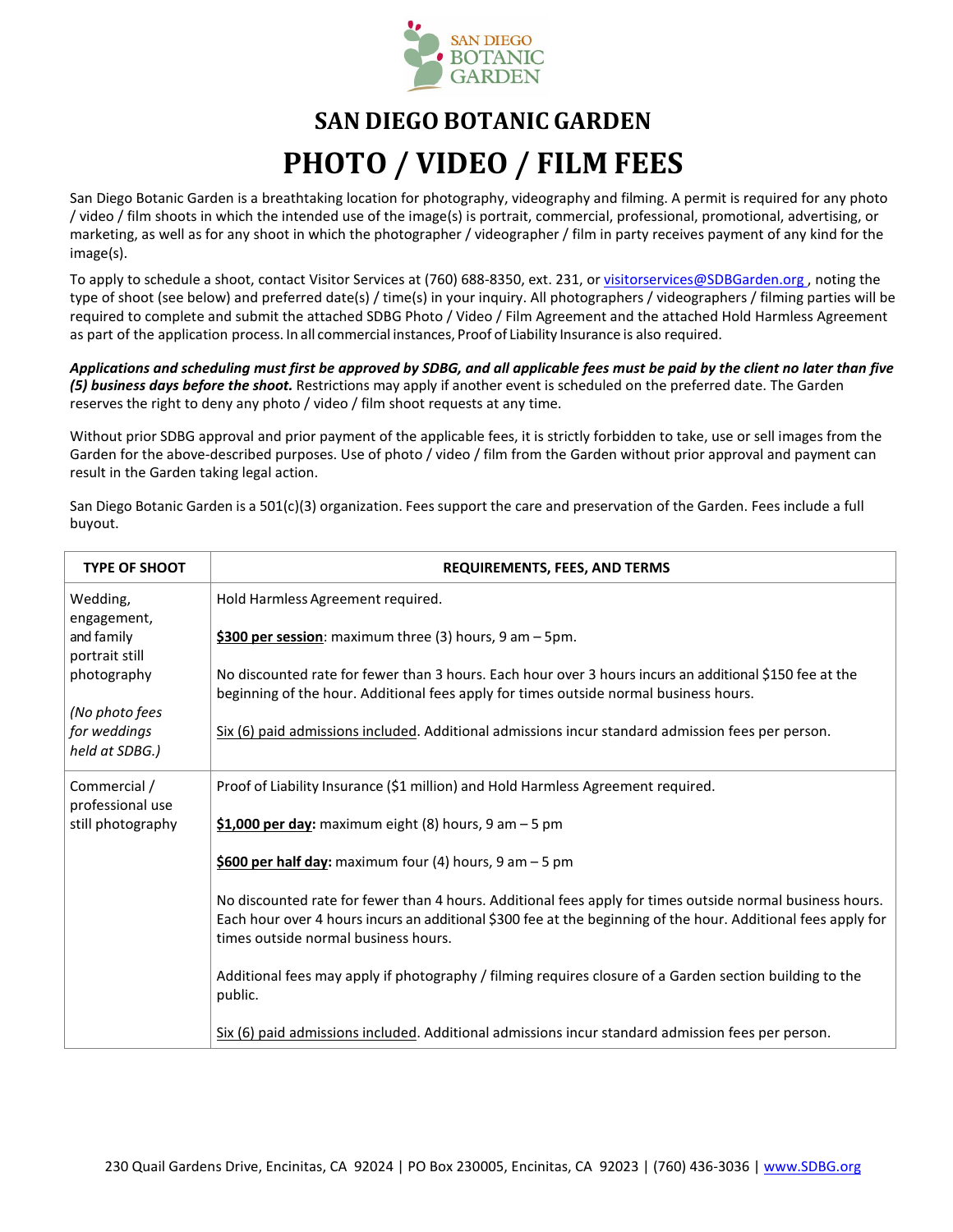

| <b>TYPE OF SHOOT</b>             | <b>REQUIREMENTS, FEES, AND TERMS</b>                                                                                                                                                                                                                               |
|----------------------------------|--------------------------------------------------------------------------------------------------------------------------------------------------------------------------------------------------------------------------------------------------------------------|
| Commercial /<br>professional use | Proof of Liability Insurance (\$1 million) and Hold Harmless Agreement required.                                                                                                                                                                                   |
| video and film                   | \$2,000 per day: maximum eight $(8)$ hours, 9 am $-5$ pm                                                                                                                                                                                                           |
|                                  | \$1,100 per half day: maximum four (4) hours, $9 \text{ am} - 5 \text{ pm}$                                                                                                                                                                                        |
|                                  | No discounted rate for fewer than 4 hours. Additional fees apply for times outside normal business hours.<br>Each hour over 4 hours incurs an additional \$500 fee at the beginning of the hour. Additional fees apply<br>for times outside normal business hours. |
|                                  | Additional fees may apply if photography / filming requires closure of a Garden section building to the<br>public.                                                                                                                                                 |
|                                  | Ten (10) paid admissions included. Additional admissions incur standard admission fees per person, with<br>discounts available, depending on group size.                                                                                                           |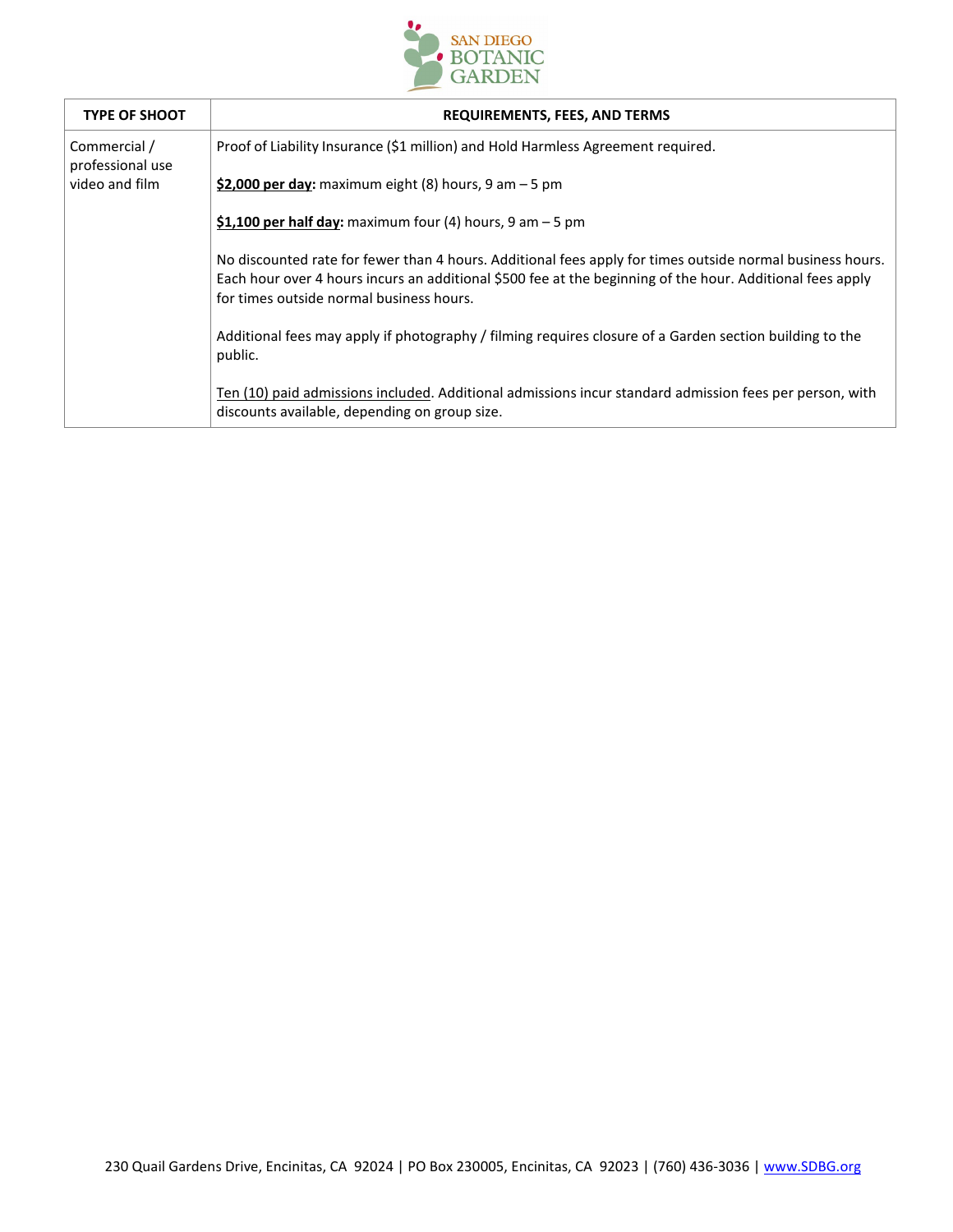

### **SAN DIEGO BOTANIC GARDEN PHOTO/ VIDEO/ FILM SHOOT AGREEMENT**

| <b>CLIENT REPRESENTATIVE NAME:</b> |                   |        |          | Agreement# |
|------------------------------------|-------------------|--------|----------|------------|
| TELEPHONE:                         |                   | EMAIL: |          |            |
| ADDRESS:                           |                   |        |          |            |
| CLIENT COMPANY / ASSOCIATION:      |                   |        |          |            |
| NATURE OF PHOTO SHOOT:             |                   |        |          |            |
| DATE:                              | DAY OF WEEK:      |        | TIME IN: | TIME OUT:  |
| LOCATION:                          |                   |        |          | # GUESTS:  |
| DEPOSIT:                           | DATE PAID:        |        | PAID BY: |            |
| <b>BALANCE:</b>                    | <b>DATE PAID:</b> |        | PAID BY: |            |
| <b>TOTAL FEE:</b>                  | ADDITIONAL INFO:  |        |          |            |

#### **San Diego Botanic Garden (SDBG) Photo / Video / Film Policy**

Client agrees to the following terms of agreement:

- **Provide documentation of Proof of liability insurance (\$1 million) assigning SDBG additionally insured.**
- Release, holds harmless, and forever discharge the San Diego Botanic Garden and its employees, agents, and volunteers from any and all liability, claims, demands, actions, and causes of action whatsoever arising out of or related to any loss, property damage, or personal injury including death, that may be sustained while photo/videographer or affiliates are on SDBG property.
- **Client and all affiliates must agree to and sign SDBG's Hold Harmless Agreement (attached).**
- Photo Credit. The Garden requires the location credit "Shot on location at San Diego Botanic Garden in Encinitas, California" in all uses of Garden photos in print, on the web, in broadcast, and in any other public medium.
- Be responsible for any damage to SDBG indoor or outdoor premises caused by Client or affiliates.
- Leave the property in the same condition it was prior to use. Props/decorations must be self-contained and removed after the shoot. Nails, staples, pins or tacks may not be used to attach items to any Garden structures, trees or property. Reasonable items may be tied to all of the above. Helium balloons, birdseed, confetti, wish lanterns, sparklers, etc., are not permitted.
- Stay on pathways and do not enter cultivated areas.
- Avoid disruption of visitors and Garden activities. Do not block or interfere with normal pedestrian or vehicular traffic.
- Refrain from smoking on all SDBG premises. Smoking is not permitted at San Diego Botanic Garden.
- Have talent/models arrive camera-ready, as there are no dressing room facilities. (Exceptions can be made for large, prearranged commercial shoots, for an additional fee.)
- The Garden does not provide any equipment.
- No refund is due if Client cancels shoot with five (5) business days or fewer remaining before the scheduled date.

By signing this agreement, Client understands and accepts the policy and terms of this Photo / Video / Film Shoot Agreement.

| Client signature: | Date: |
|-------------------|-------|
| SDBG signature:   | Date: |

230 Quail Gardens Drive, Encinitas, CA 92024 | PO Box 230005, Encinitas, CA 92023 | (760) 436-3036 | [www.SDBG.org](http://www.sdbg.org/)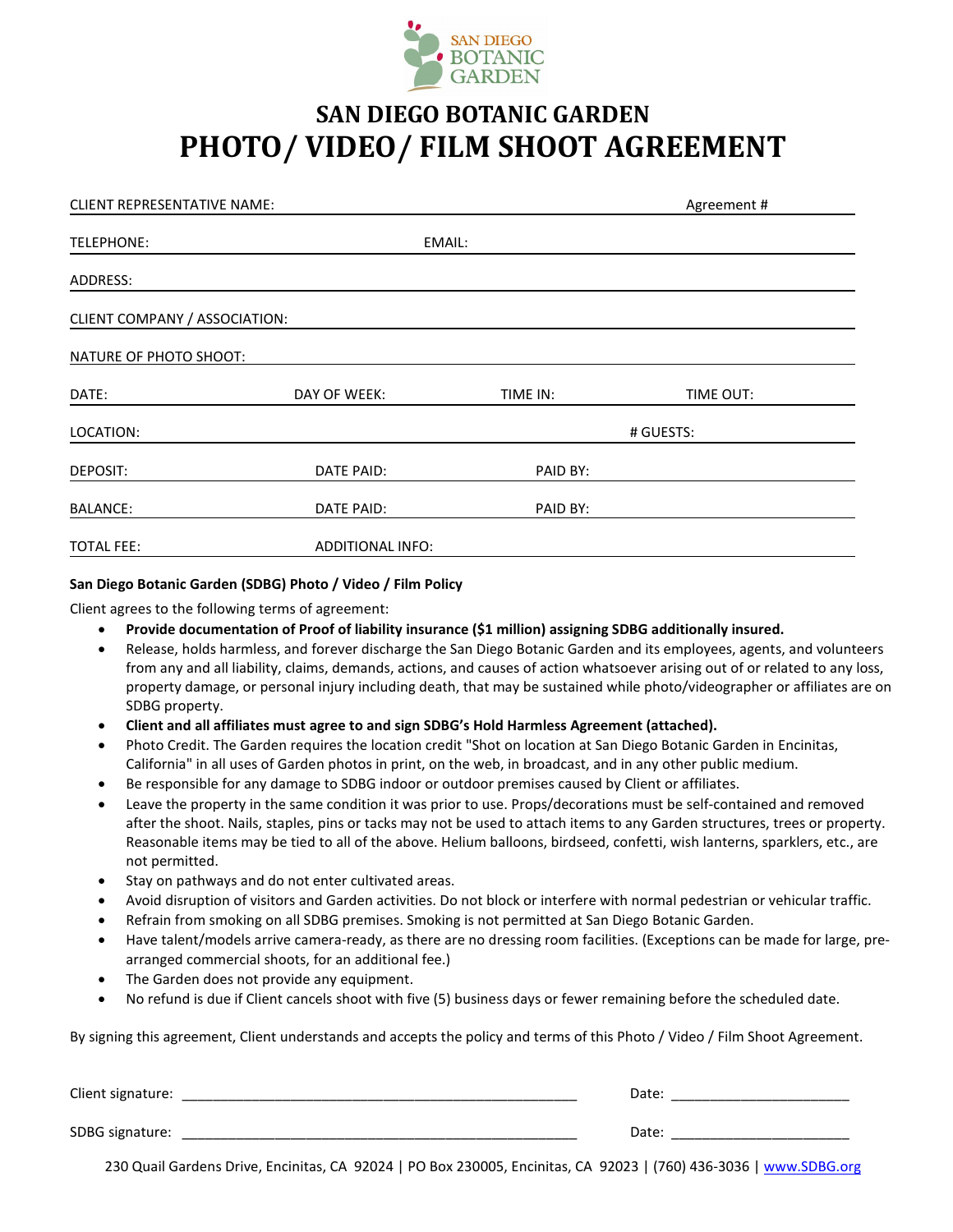

## **ANTICIPATORY RELEASE AND HOLD HARMLESS AND INDEMNIFICATION AGREEMENT**

| $\mathbf{L}$<br><b>ANTICIPATORY RELEASE OF FUTURE CLAIMS.</b> |                                                                                                                                                                                                                                 |
|---------------------------------------------------------------|---------------------------------------------------------------------------------------------------------------------------------------------------------------------------------------------------------------------------------|
|                                                               | ни производство в последните последните подразни последните село в последните село в последните село в село в<br>В село в село в село в село в село в село в село в село в село в село в село в село в село в село в село в сел |
|                                                               |                                                                                                                                                                                                                                 |

acknowledge that I have voluntarily agreed to engage in the activity of (description of event or activity): **Photo / video / film shoot** at the premises of San Diego Botanic Garden, located at 230 Quail Gardens Drive, Encinitas, California.

#### **A. Assumption of Risk.**

I am voluntarily participating in the above-described activity with knowledge of the subject premises and of any dangers involved, and hereby agree to accept any and all risks of injury or death, and verify this statement by placing my initials here:

\_\_\_\_\_\_\_\_\_\_\_\_\_, and \_\_\_\_\_\_\_\_\_\_\_.

#### **B. Release.**

As consideration for being permitted by San Diego Botanic Garden to participate in theabove-described activity and use of its facilities, I hereby agree that I, my assignees, heirs, distributees, guardians, and legal representatives and agents will not make a claim against, sue, or attach the property of San Diego Botanic Garden or the County of San Diego or any of its affiliated organizations for injury or damage resulting from the negligence or other acts, however so caused, by any employee, agent, or contractor of Quail Botanical Gardens Foundation, the County of San Diego, or any of its affiliated organizations as a result of my activity at San Diego Botanic Garden. I hereby release Quail Botanical Gardens Foundation, the County of San Diego, and any of its affiliated organizations from all actions, claims, or demands that I, my assignees, heirs, distributees, guardians, legal representatives and agents now have or may thereafter have for injury or damage resulting from my activity on or use of San Diego Botanic Garden.

#### **C. Knowing and Voluntary Execution.**

I have carefully read this Agreement and fully understand its contents. I am aware that this is a release of liability and a contract between myself and Quail Botanical Gardens Foundation and/or its affiliate organizations and sign it of my own free will.

Executed at Encinitas, California, on this \_\_\_\_\_\_\_day of \_\_\_\_\_\_\_\_\_\_\_\_\_, 20\_\_\_\_\_.

RELEASOR(S) SIGNAGURE(S):

\_\_\_\_\_\_\_\_\_\_\_\_\_\_\_\_\_\_\_\_\_\_\_\_\_\_\_\_\_\_\_\_\_\_\_\_\_\_\_\_\_\_\_\_, and \_\_\_\_\_\_\_\_\_\_\_\_\_\_\_\_\_\_\_\_\_\_\_\_\_\_\_\_\_\_\_\_\_\_\_\_\_\_\_,

\_\_\_\_\_\_\_\_\_\_\_\_\_\_\_\_\_\_\_\_\_\_\_\_\_\_\_\_\_\_\_\_\_\_\_\_\_\_\_\_\_\_\_\_, \_\_\_\_\_\_\_\_\_\_\_\_\_\_\_\_\_\_\_\_\_\_\_\_\_\_\_\_\_\_\_\_\_\_\_\_\_\_\_,

230 Quail Gardens Drive, Encinitas, CA 92024 | PO Box 230005, Encinitas, CA 92023 | (760) 436-3036 | [www.SDBG.org](http://www.sdbg.org/)